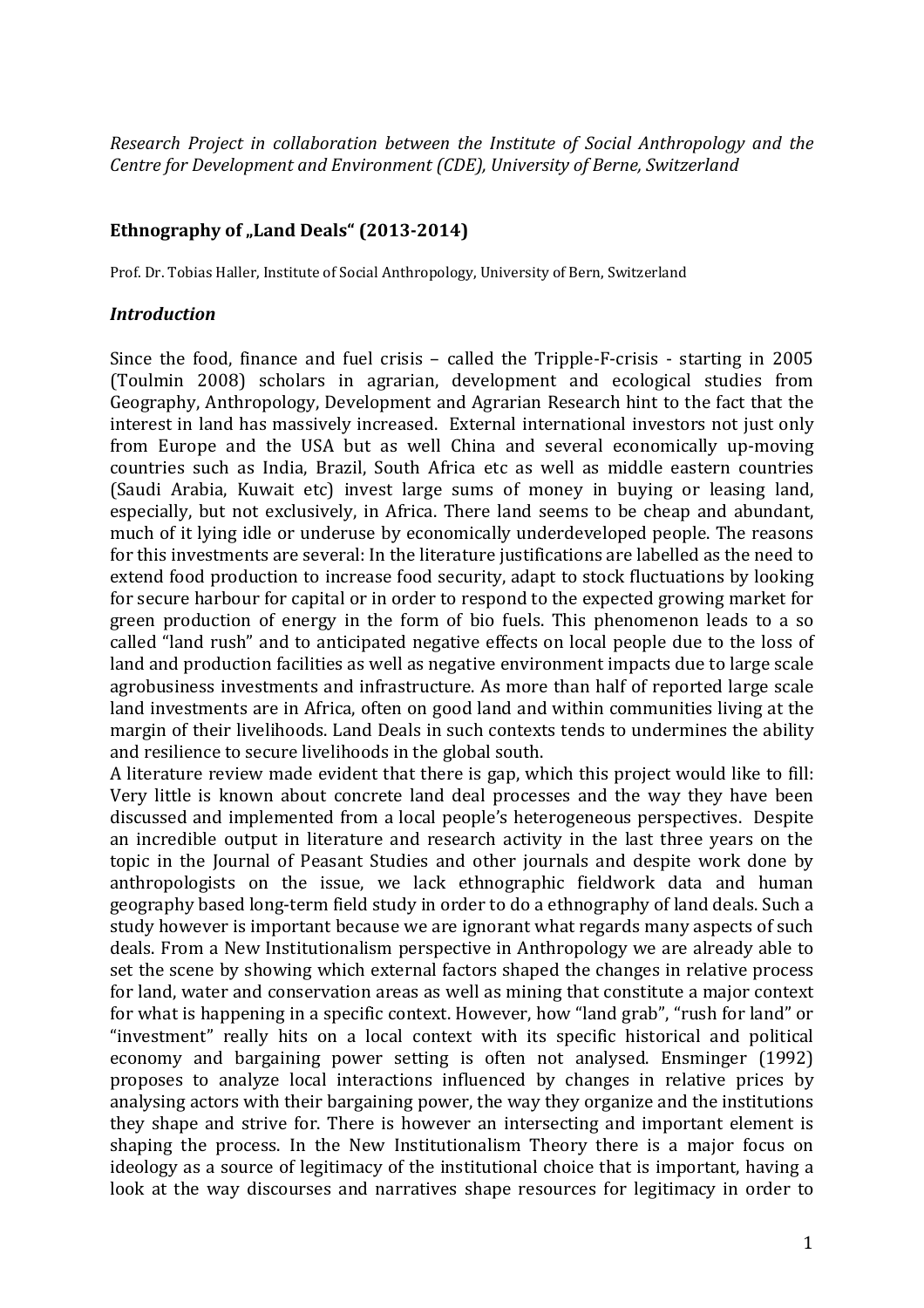increase bargaining power of actors and the institutions that they are then choosing, which are the ones from which they profit most. This then influences the process of distribution and of use of a resource.

## *Research!plan*

First, in order to operationalise these issues, we would like to know how exactly a local deal was proposed to a local community on which ground by which actors having, which bargaining power and using what type of ideology to legitimate their request to get access to land. Then it is important to get the narratives not just about this initial stage but as well in order to understand how local actors narrate what happened in the beginning of the project and how it has been performing in the last years (major changes, events etc) with regard to compensation and other issues for example. It will then be of importance to record the emic narratives of the social and environmental impact and of the conflicts that might have happened. This is what we call the *horizontal level of research* being able to get first hand information on how the local heterogeneous actors (age, class gender, wealth etc) have perceived this process. This research will also help to pay attention on how local people deal in practice with such a project and how they react to the companies and government strategies, which also needs to be studies. This task would be in the hands of Social Anthropologists in this project.

Second, there is another side of the study: We know very little how such a deal was made possible on a *vertical level*, meaning how did the company in case decide for a country and how was then the deal with a local community enabled passing through several levels of state, provincial and district levels with the help of agents acting as brokers/translators/ facilitators of the process. Here again it is interesting to understand the process and the ideologies used for legitimacy on several levels. This is then the task of human geography students, who would in addition address the issue of impact on the social-ecological system from a sustainable development perspective together with the social anthropologists in the field.

In addition to these main topics additional data has to be gathered based on the research of both disciplines in all the teams:

- Study of the formal institutional and economic historic changes in the area (major changes in relative prices since colonial times, showing the change in value of an area and its resources)
- Study of the common pool resources used and the common property institutions as well was land tenure institutions and changes in these institutions since post colonial times (including gender dimensions)
- Study of food production and livelihood systems and its resilience (subsistence systems (including gender dimensions)
- Data on the political system (based on political economy and ecology frameworks, heterogeneity of interests)
- Strategies and events of resistance (open or hidden, see Scott) and of repertoires of domination (Poteete and Ribot)
- Main focus on aspects of ideology and resources of legitimacy (discourses and narratives of land use, tenure, efficiency, development etc)
- Participatory approaches and information in the context as viewed by different actors